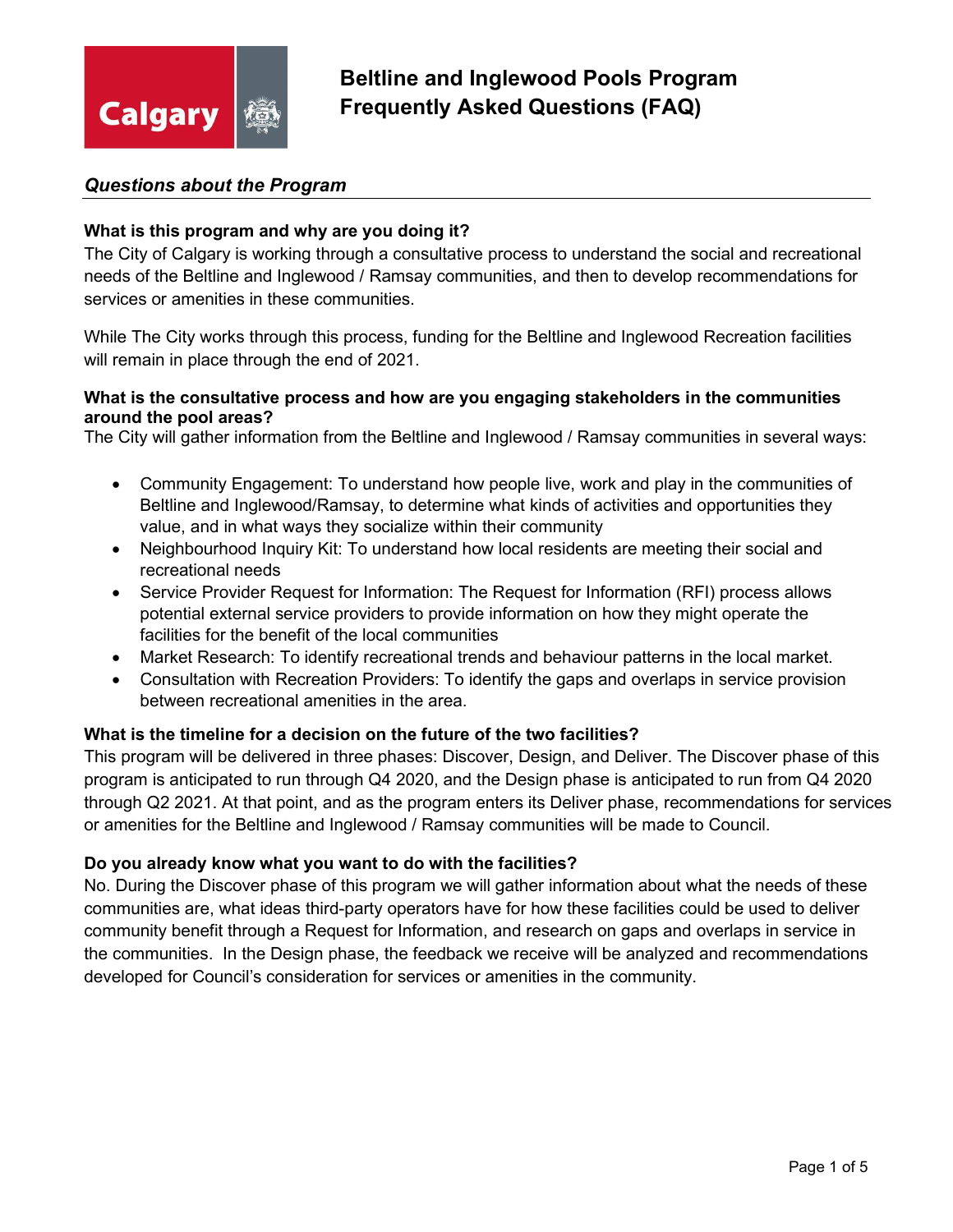

## Will The City be closing the Beltline and Inglewood Recreation facilities?

These facilities remain temporarily closed due to the COVID-19 pandemic. Calgary Recreation is working to reopen all its facilities in a staged, safe manner. Please visit Calgary.ca/pools to learn more.

Funding for the Beltline and Inglewood Recreation facilities remains in place through the end of 2021.

## Regarding the two facilities, we have heard that if we "don't use it we lose it." Has that timeline been extended due to COVID?

Funding is in place for the operation of both Beltline and Inglewood facilities through 2021. During that time this program will examine a wide range of ways that the facilities can continue to serve their communities.

#### What do you mean by social and recreational need?

The City of Calgary recognizes that Calgarians need to build social relationships in their communities, and need to live healthy, active and creative lives. To meet these two needs, The City offers a variety of recreational opportunities and helps create safe, inspiring, and inclusive neighbourhoods where citizens can feel secure, connected, and welcome to meaningfully contribute.

#### Is now the right time to be asking about social and recreational needs?

This program is focused on building a broad understanding of the social and recreational needs of Calgarians who live, work, and play in the Beltline and Inglewood communities. The City of Calgary is working through a consultative process now in order to make recommendations to Council in 2021. During Calgary's collective response to the COVID-19 (Coronavirus) pandemic, The City recognizes that Calgarians' social and recreational activities may be much different. For more information about The City's response to COVID-19 and resources to help you stay safe and healthy, please visit Calgary.ca.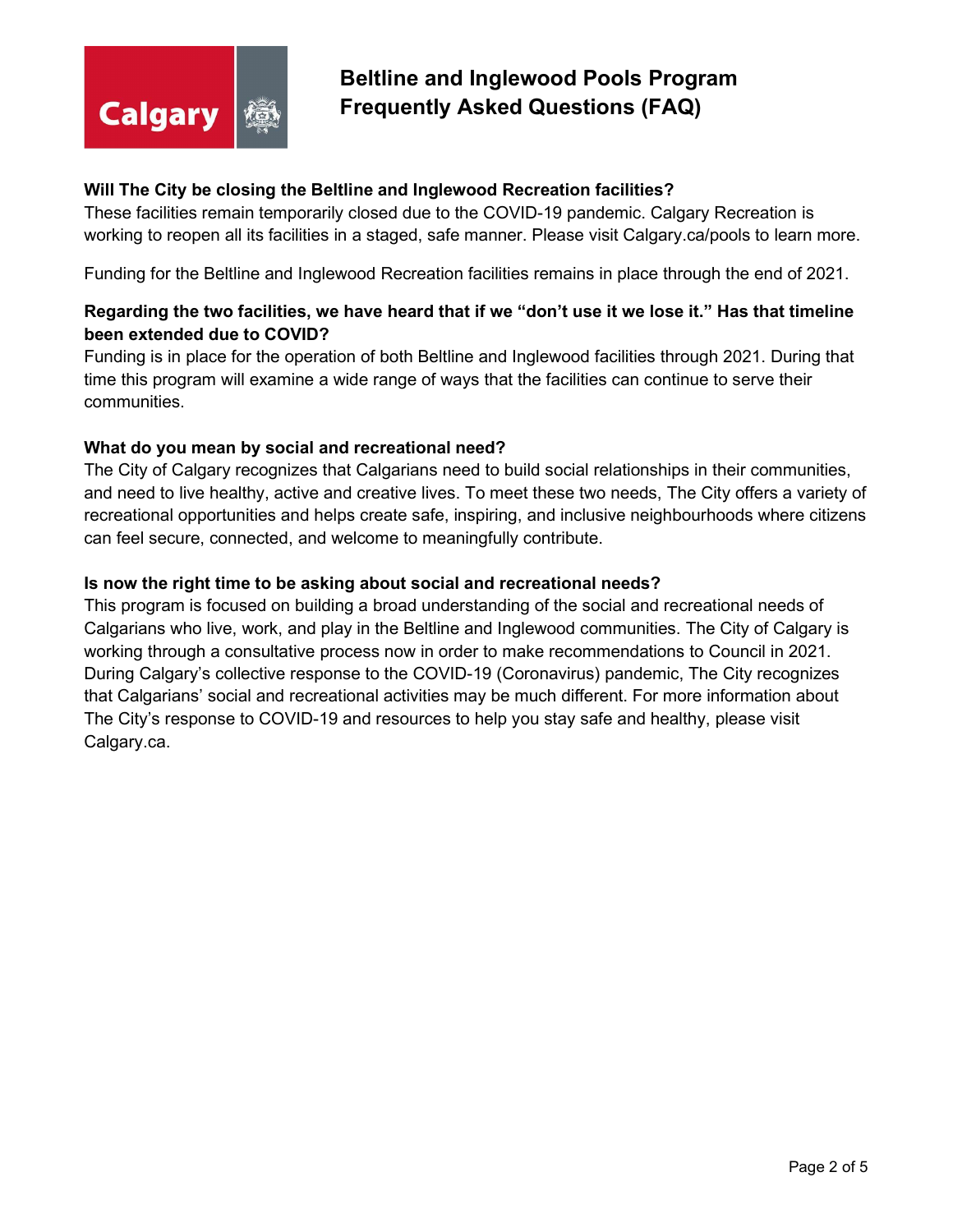

## Questions about engagement and Neighbourhood Inquiry Kits

## How will you be engaging stakeholders in the communities around the pool areas?

As described above, The City will gather information from the communities around the facilities in several ways:

- Community Engagement: To understand how people live, work and play in the communities of Beltline and Inglewood/Ramsay, to determine what kinds of activities and opportunities they value, and in what ways they socialize within their community
- Neighbourhood Inquiry Kit: To understand how local residents are meeting their social and recreational needs
- Service Provider Request for Information: The Request for Information (RFI) process allows potential external service providers to provide information on how they might operate the facilities for the benefit of the local communities
- Market Research: To identify recreational trends and behaviour patterns in the local market.
- Consultation with Recreation Providers: To identify the gaps and overlaps in service provision between recreational amenities in the area.

Due to COVID-19, Engagement will primarily happen online, which will reach a large majority of residents in the two neighbourhoods. We encourage you to take part in the engagement when it happens. Other ways of connecting with the community through local stakeholders are also being explored. You can find more information at www.calgary.ca/beltlinerec or www.calgary.ca/inglewoodrec.

#### How will you ask non-users about their recreational needs?

Participation in the Engagement process will be widely promoted to both users and non-users and is not limited to current users.

## This research doesn't look like the kind of surveys and questions I'm used to from The City.

The City of Calgary is trying some different research approaches, including a Neighbourhood Inquiry Kit, to understand social and recreational needs in the Beltline and Inglewood/Ramsay communities. Neighbourhood Inquiry Kits are an established ethnographic research technique used to gather unbiased data collected by participants in their context, without a researcher present for the purpose of informing and inspiring design.

## How are the participants for Neighbourhood Inquiry Kits chosen?

Participants will be invited to participate through a link at either www.calgary.ca/beltlinerec or www.calgary.ca/inglewoodrec The City will send emails to key stakeholders asking that they direct people to the Calgary.ca pages and consider participation in Neighbourhood Inquiry Kits. The City will also use existing community networks to promote diverse participation.

#### I wasn't chosen to complete a Neighbourhood Inquiry Kit but I still want my voice to be heard and considered.

The City welcomes citizens to participate through the Engagement questionnaire at: www.calgary.ca/beltlinerec or www.calgary.ca/inglewoodrec.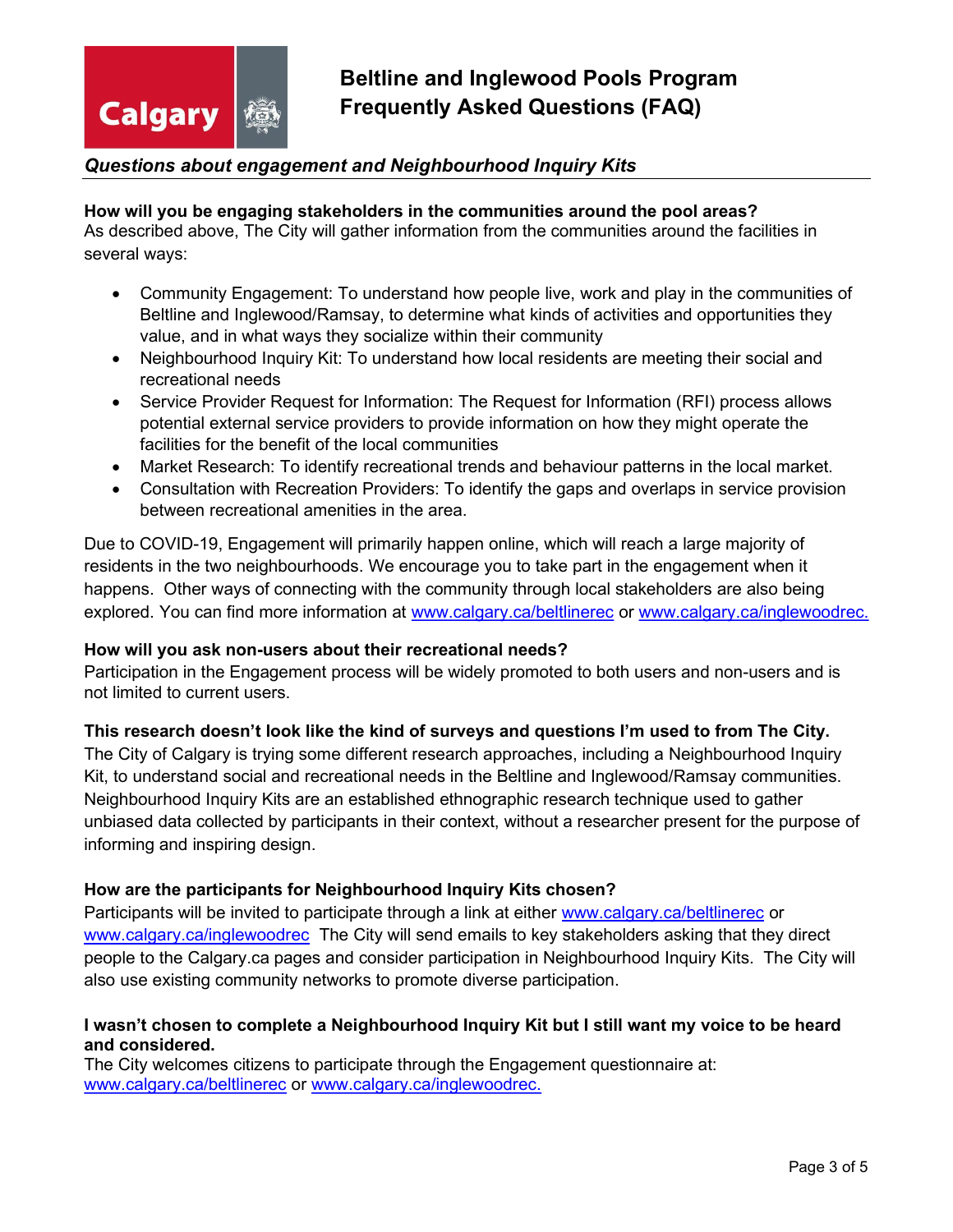

## Why is The City paying citizens \$100 for research in tough fiscal times?

Participants who complete a Neighbourhood Inquiry Kit will receive a \$100 gift card. It is research best practice to recognize participants as experts in their lived experience whose additional time and extended contributions to the research deserve to be compensated. It is also consistent with City of Calgary practices to provide an honorarium for participation in extensive consultations that draws from citizens' lived experiences.

## Questions about the Request for Information (RFI)

#### Why is The City exploring an RFI at this time?

In response to Council direction to explore future opportunities for the recreation facilities located in the communities of Beltline and Inglewood / Ramsay, The City is issuing a Request for Information (RFI) as part of the Beltline and Inglewood Pools Program to examine innovative opportunities that will maximize ongoing social and recreational benefits from the Beltline and Inglewood facilities. Through this RFI, The City will gather information about the marketplace to help determining future procurement and partnering options or requirements.

#### What are the submission dates for the RFI?

The RFI is being issued on August 6, 2020 and respondents are asked to respond on or before September 16, 2020.

#### How does this RFI fit into the Beltline and Inglewood Pools Program? Why not an RFP?

The original Council Motion included direction to prepare an RFP for a shift to a partner-operated model for either or both facilities. The City determined that the appropriate course of action would be to first investigate market interest and identify if there are innovative new uses for the facilities that a third party is interested in providing. By gauging market interest first through an RFI, The City can examine how innovative new uses might align with the communities' social and recreational needs and determine the likelihood of an RFP, resulting in a positive outcome for residents and users of the Beltline and Inglewood Recreation facilities.

## What is The City hoping to achieve as an outcome for the RFI?

The City is looking to understand the role that the Beltline and Inglewood facilities could have in meeting the social and recreational needs of the people who live, work and play in the communities of Beltline and Inglewood/Ramsay. This includes investigating opportunities for future service delivery and considering shifting to partner service delivery for one or both of the Beltline and Inglewood facilities. This RFI is intended to gauge market interest in these facilities and to identify partners or service providers who have new ideas of how these facilities can provide ongoing customer and community benefits.